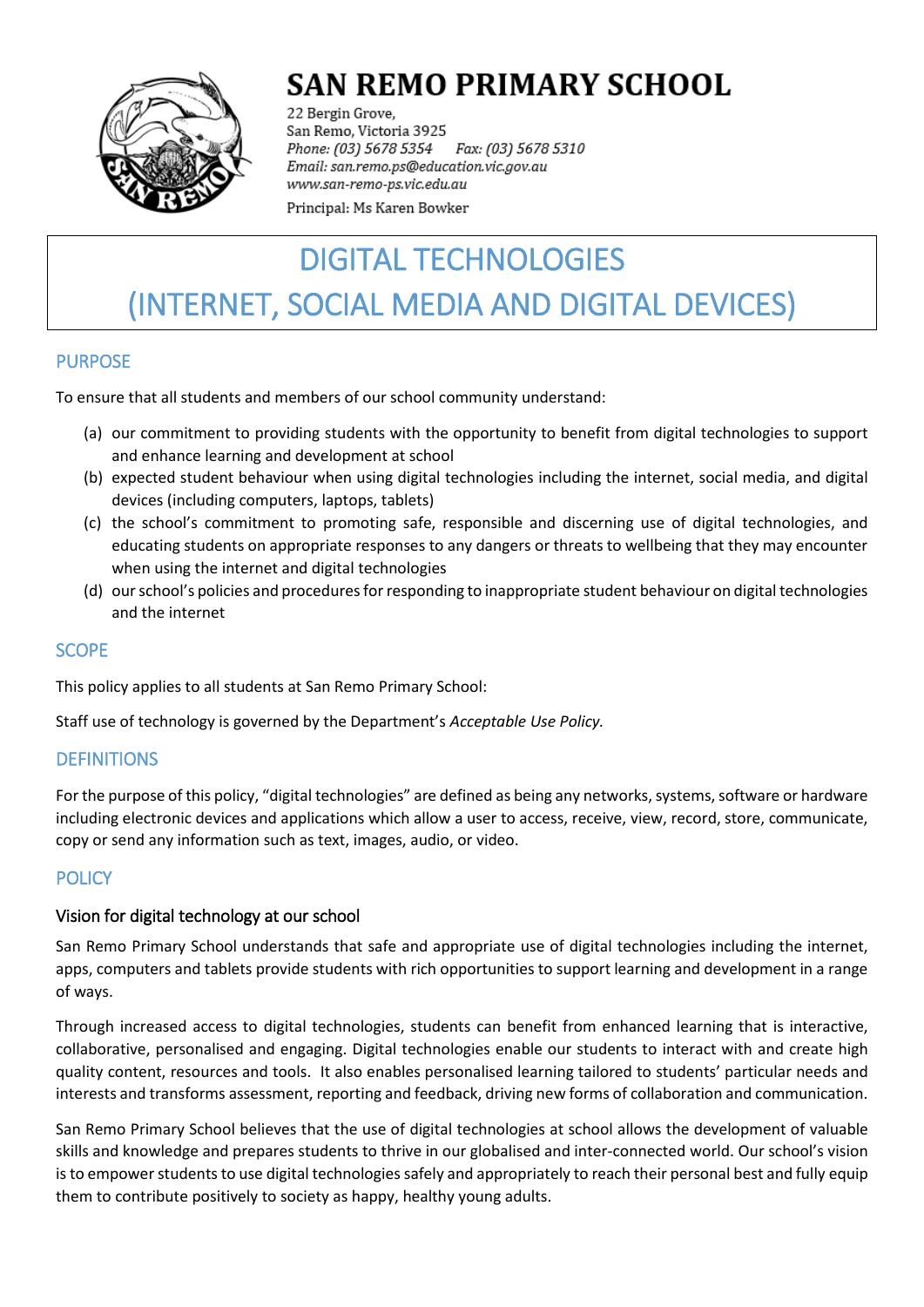## Safe and appropriate use of digital technologies

Digital technology, if not used appropriately, may present risks to users' safety or wellbeing. At San Remo Primary School, we are committed to educating all students to be safe, responsible and discerning in the use of digital technologies, equipping them with skills and knowledge to navigate the digital age.

At San Remo Primary School, we:

- use online sites and digital tools that support students' learning, and focus our use of digital technologies on being learning-centred
- restrict the use of digital technologies in the classroom to specific uses with targeted educational or developmental aims
- supervise and support students using digital technologies in the classroom
- effectively and responsively address any issues or incidents that have the potential to impact on the wellbeing of our students
- have programs in place to educate our students to be promoting safe, responsible and discerning use of digital technologies, including cyber safety education via esafety.gov.au and bullyingnoway.gov.au
- educate our students about digital issues such as online privacy, intellectual property and copyright, and the importance of maintaining their own privacy online
- actively educate and remind students of our *Student Engagement* policy that outlines our School's values and expected student behaviour, including online behaviours
- have an Acceptable Use Agreement outlining the expectations of students when using digital technology at school
- use clear protocols and procedures to protect students working in online spaces, which includes reviewing the safety and appropriateness of online tools and communities, removing offensive content at earliest opportunity
- educate our students on appropriate responses to any dangers or threats to wellbeing that they may encounter when using the internet and other digital technologies
- provide a filtered internet service to block access to inappropriate content
- refer suspected illegal online acts to the relevant law enforcement authority for investigation
- support parents and carers to understand safe and responsible use of digital technologies and the strategies that can be implemented at home through regular updates in our newsletter and annual information sheets.

Distribution of school owned devices to students will only be permitted where students and their parents/carers have completed a signed Acceptable Use Agreement.

It is the responsibility of all students to protect their own password and not divulge it to another person. If a student or staff member knows or suspects an account has been used by another person, the account holder must notify their classroom teacher immediately.

All messages created, sent or retrieved on the school's network are the property of the school. The school reserves the right to access and monitor all messages and files on the computer system, as necessary and appropriate. Communications including text and images may be required to be disclosed to law enforcement and other third parties without the consent of the sender.

#### Student behavioural expectations

When using digital technologies, students are expected to behave in a way that is consistent with San Remo Primary School's *Statement of Values, Student Wellbeing and Engagement* policy, and *Bullying Prevention* policy.

When a student acts in breach of the behaviour standards of our school community (including cyberbullying, using digital technologies to harass, threaten or intimidate, or viewing/posting/sharing of inappropriate or unlawful content), San Remo Primary School will institute a staged response, consistent with our policies and the Department's *Student Engagement and Inclusion Guidelines.*

Breaches of this policy by students can result in a number of consequences which will depend on the severity of the breach and the context of the situation. This includes: